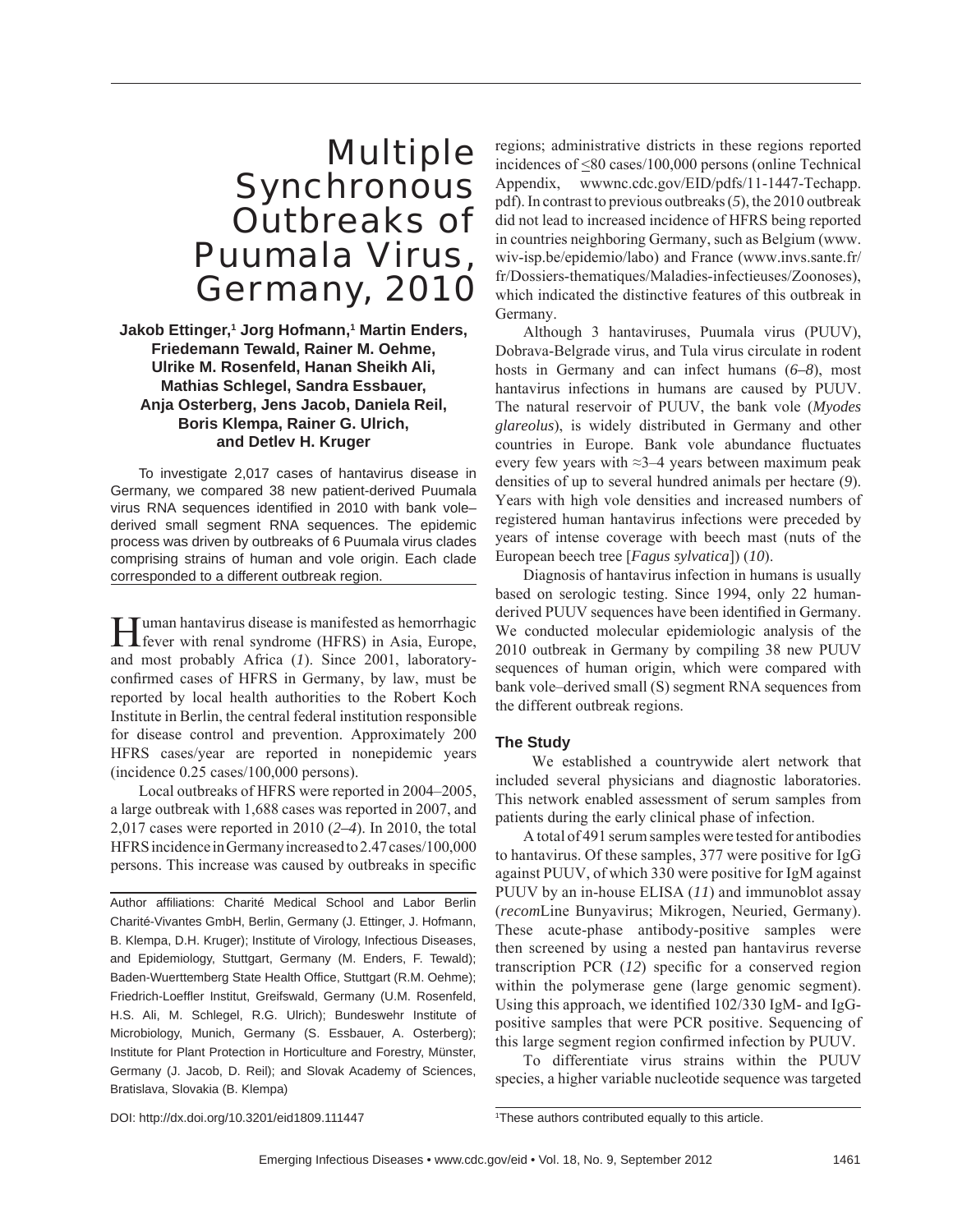#### **DISPATCHES**

by amplification of a 504-nt fragment of the genomic S segment encoding the nucleocapsid protein (*13*). Using this approach, we found that 38 of 102 PUUV-positive samples were S segment positive. Nucleotide sequences of these 38 samples were determined and used for molecular phylogenetic analysis. The dataset also included sequences obtained from human and *M. glareolus* vole samples collected in previous years and from voles captured during the 2010 outbreak. Rodent trapping was performed after permission was obtained from Federal State authorities (permit no. NRW 20.09.210, BW 35-9185.82/0261).

Residences of patients in Germany from whom viral sequences were obtained and corresponding rodent trapping sites are shown in Figure 1. Results of molecular phylogenetic analysis of these strains are shown in Figure 2. In addition to 4 molecular clades (Swabian Jura, clade 1; Bavarian Forest, clade 2; Spessart Forest, clade 3; and Münsterland, clade 6) found during the 2007 outbreak, 2 novel clades (North East Hesse, clade 4; and Teutoburg Forest, clade 5) were defined. All 6 clades comprised human-derived and vole-derived sequences.

Identification of new PUUV clades in 2010 was associated with a higher incidence of human disease than in 2007. For example, in the Federal State of Hesse, incidence increased from 0.35 cases/100,000 persons in 2007 to 2.80 cases/100,000 persons in 2010. This increase in cases enabled us to collect blood specimens from patients shortly after clinical onset of disease, characterize these specimens, and define a new PUUV clade (North East Hesse, clade 4).

To analyze diversity within and between different clades, we aligned each clade and calculated mean pairwise amino acid and nucleotide identities. In addition, we identified the consensus sequence of each clade and compared each with those of other clades (Table). Sequences within 1 clade show pairwise amino acid identities  $>97\%$ and nucleotide identities >96%. Identities between clades range from 90.3% (Swabian Jura vs. Spessart Forest) to 97.7% (Münsterland vs. Teutoburg Forest) on the amino acid level and 81.3% (Teutoburg Forest vs. Swabian Jura) to 89.0% (Münsterland vs. Teutoburg Forest) on the nucleotide sequence level.

Within a particular molecular clade, virus strains from localities near each other could be differentiated. For example, within PUUV strains from the Bavarian Forest, which has been known as an outbreak region since 2004 (*13,14*), newly characterized strains 10 Mu Eb51 and 10 Mu Eb14 (Bavarian Forest; Figures 1, 2) originated from localities only 25 km apart. Because migration distances  $>1$  km for bank voles are efficiently prevented by natural and artificial barriers  $(15)$ , local vole populations are likely associated with specific PUUV strains.



Figure 1. Distribution of investigated Puumala virus infections in Germany. Black dots indicate sequences obtained from patient samples in 2010; gray dots indicate sequences obtained from patient samples in 2007; diamonds indicate sequences obtained from rodent (*Myodes glareolus*) samples. Areas surrounded by lines indicate outbreak regions (numbered 1–6) where Puumala virus nucleotide sequences of human and vole origin have been analyzed. Numbers of the outbreak regions/virus clades and designations of local virus strains are also used in Figure 2. Arrows in outbreak region no. 2 indicate trapping sites of rodents from which strains 10 MuEb14v and 10 MuEb51 were obtained, which originated from localities 25 km apart.

#### **Conclusions**

Three years after a large 2007 PUUV outbreak, a subsequent epidemic with >2,000 human cases occurred in Germany. On the basis of beech mast coverage in 2009, growth of the reservoir rodent population in 2010 was expected. Model monitoring studies in July 2010 found mean  $\pm$  SD bank vole densities of  $\leq$ 141  $\pm$  13 voles/hectare in investigated outbreak regions. PUUV seroprevalence in these bank vole populations was >40%. Bank vole densities in the same regions decreased to <15 voles/hectare in April 2011 (D. Reil, U.M. Rosenfeld, unpub. data).

Phylogenetic analysis of the involved PUUV strains identified 6 clades comprising virus strains of human and vole origin. Each clade clearly corresponds to a different outbreak region. High molecular similarities of human- and rodent-derived PUUV sequences from the same geographic origin and their clear molecular distinction from viruses of neighboring regions indicate spatial evolution of each virus clade. Thus, we conclude that the 2010 epidemic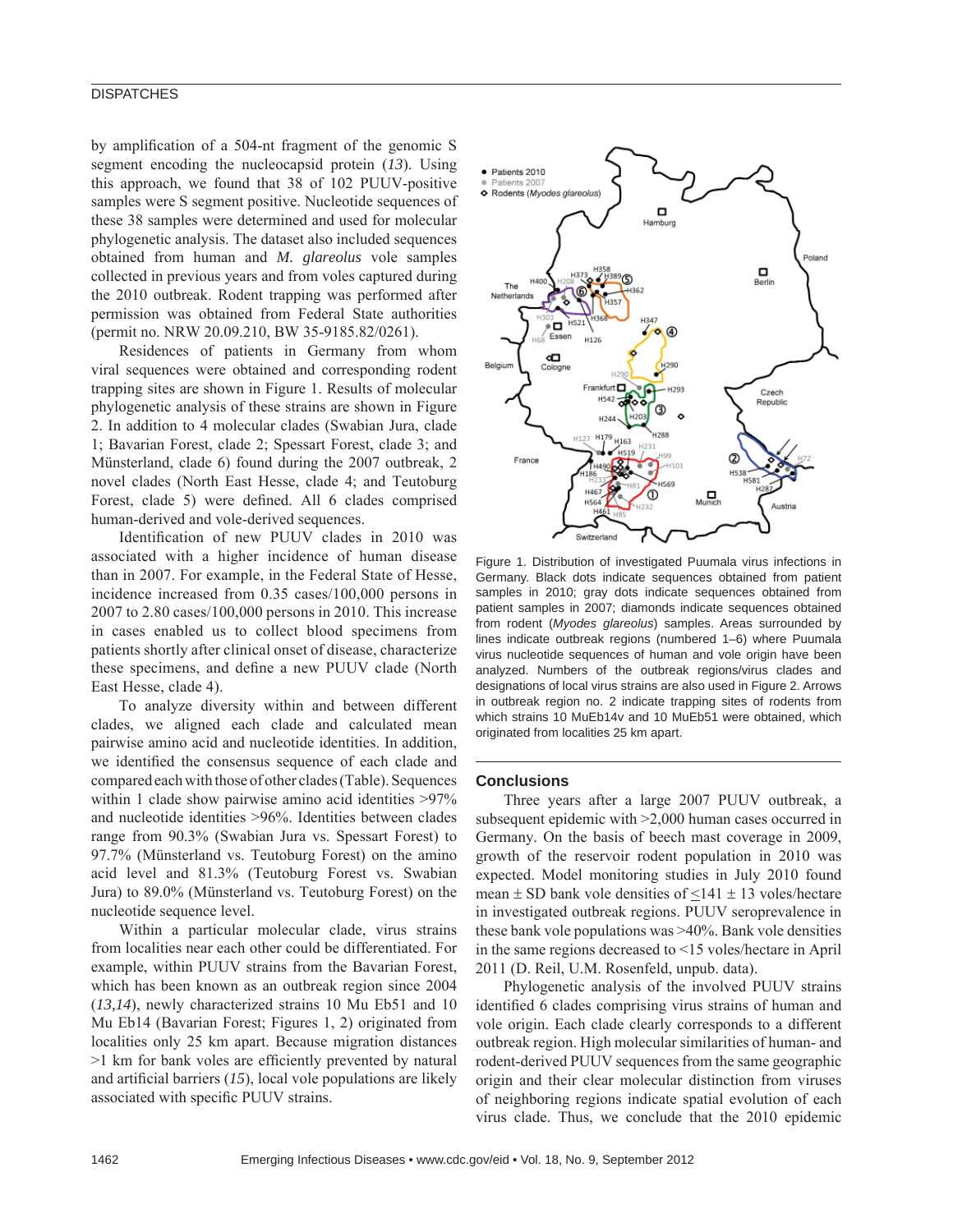

#### Outbreaks of Puumala Virus, Germany, 2010

Figure 2. Neighbor-joining phylogenetic tree (TN93 evolutionary model) of Puumala virus (PUUV) strains constructed on the basis of partial sequences of the small segment (504 nt sequence, nt positions 392–894). Bootstrap values >70%, calculated from 10,000 replicates, are shown at the tree branches. Analysis was performed by using MEGA5 software (www. megasoftware.net). PUUV-like sequences from Japan (JPN) were used as outgroup. Numbers from 04 to 11 in front of the sample names indicate the year (2004–2011) when the sample was collected. Black dots indicate human samples from 2010, gray dots indicate human samples from 2007, and diamonds indicate rodent samples. Novel sequences from this study are indicated by the symbol #. For numbers (1–6) of PUUV clades that correspond to the 6 defined outbreak regions, see Figure 1. Phylogenetic clades are shown in parentheses followed by names and numbers. For clarity, previously characterized PUUV clades from other parts of Europe are shown in simplified form. BEL, Belgium; BAL, Balkan; AUT, Austrian; SSCA, South Scandinavian; NSCA, North Scandinavian; RUS, Russian; BALT, Baltic; OMSK, Russian from Omsk region; FIN, Finnish; DAN, Danish.

was not caused by countrywide spread of the same virus but resulted from multiple local outbreaks associated with simultaneous increases in densities and infection rates of bank voles in the different geographic regions.

At least for the investigated 504-nt S segment region, no evidence was found that viruses had undergone changes over time or as a result of rodent-to-human transmission. Lack of human-to-human transmission, local distribution of bank voles, and a high degree of identity between viruses of human and rodent origin enabled us to allocate certain virus strains to defined geographic regions. Future investigations may enable generation of risk maps with higher resolution and establishment of more sophisticated preventive measures in high-risk areas.

#### **Acknowledgments**

We thank the physicians, diagnostic laboratories, and our partners in the network Rodent-borne Pathogens in Germany for providing excellent assistance.

This study was supported by the Robert Koch Institute with funds from the German Ministry of Public Health (grants 1362/1- 924, 1362/1-980, 1369-382, 1369-435), the Federal Environment Agency (grant 3710 63 401), and the Vector-borne Infectious Diseases in Climate Change Investigations Network supported by the Bavarian Ministry of Health. H.S.A. is supported by a scholarship from German Academic Exchange Service (grant A/09/90015).

|        | Table. Amino acid and nucleotide sequence identity rates within and between different Puumala virus clades, Germany* |                       |                       |            |       |        |        |        |        |
|--------|----------------------------------------------------------------------------------------------------------------------|-----------------------|-----------------------|------------|-------|--------|--------|--------|--------|
|        | No.                                                                                                                  | % Amino acid          | % Nucleotide          | % Identity |       |        |        |        |        |
| Clade  | samples                                                                                                              | identitv <sup>+</sup> | identitv <sup>+</sup> | SJ(1)      | BF(2) | SF (3) | NEH(4) | TF (5) | ML (6) |
| SJ(1)  | 30                                                                                                                   | 97.9                  | 96.2                  |            | 91.5  | 90.3   | 91.5   | 90.9   | 92.6   |
| BF(2)  | 24                                                                                                                   | 99.3                  | 97.9                  | 85.7       |       | 95.2   | 96.3   | 95.2   | 96.8   |
| SF (3) | 15                                                                                                                   | 99.3                  | 97.0                  | 84.0       | 87.2  |        | 96.0   | 93.7   | 95.4   |
| NEH(4) | 4                                                                                                                    | 99.3                  | 96.9                  | 83.9       | 85.8  | 86.7   |        | 95.4   | 97.1   |
| TF (5) | 13                                                                                                                   | 99.4                  | 98.2                  | 81.3       | 84.4  | 83.3   | 84.8   |        | 97.7   |
| ML(6)  |                                                                                                                      | 100                   | 98.7                  | 83.1       | 84.7  | 83.1   | 84.4   | 89.0   |        |

\*Sequences of the 504-bp small segment were compared. Values above the diagonal indicate amino acid identity, and values below the diagonal indicate nucleotide identity. Numbers in parentheses indicate outbreak regions as shown in Figures 1 and 2. SJ, Swabian Jura; BF, Bavarian Forest; SF, Spessart Forest; NEH, North East Hesse; TF, Teutoburg Forest; ML, Münsterland. †Within each clade.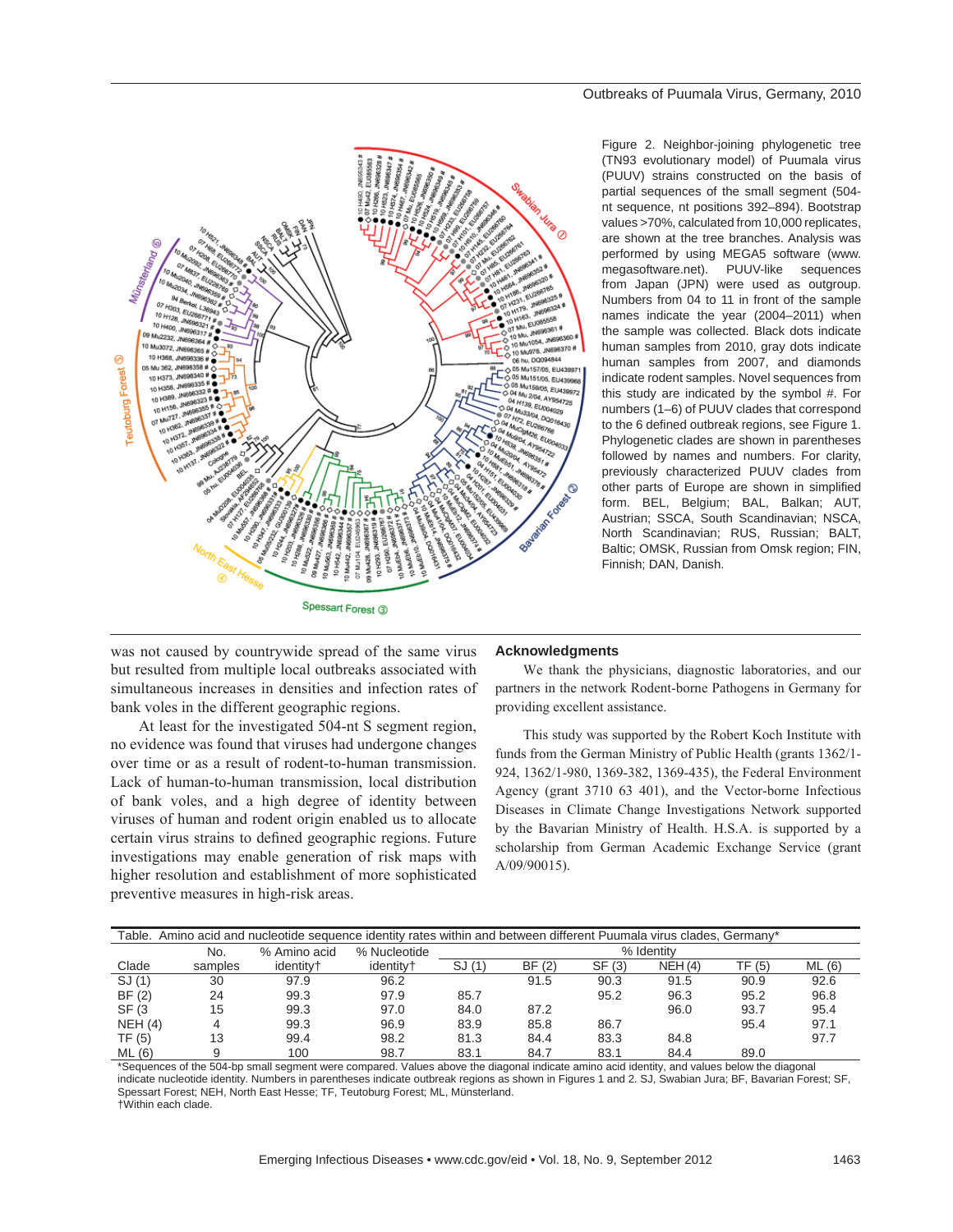#### **DISPATCHES**

Dr Ettinger is a research scientist at the National Consultation Laboratory for Hantaviruses at the Charité Medical School in Berlin. His research interests focus on the molecular epidemiology of hantaviruses and HIV.

#### **References**

- 1. Krüger DH, Schonrich G, Klempa B. Human pathogenic hantaviruses and prevention of infection. Hum Vaccin. 2011;7:685-93. http://dx.doi.org/10.4161/hv.7.6.15197
- 2. Hofmann J, Meisel H, Klempa B, Vesenbeckh SM, Beck R, Michel D, et al. Hantavirus outbreak, Germany, 2007. Emerg Infect Dis. 2008;14:850–2. http://dx.doi.org/10.3201/eid1405.071533
- 3. Robert Koch Institut. SurvStat@RKI [cited 2012 Mar 12]. http:// www3.rki.de/SurvStat
- 4. Faber MS, Ulrich RG, Frank C, Brockmann SO, Pfaff GM, Jacob J, et al. Steep rise in notified hantavirus infections in Germany, April 2010. Euro Surveill. 2010;15:pii:19574.
- 5. Mailles A, Sin MA, Ducoffre G, Heyman P, Koch J, Zeller H. Larger than usual increase in cases of hantavirus infection in Belgium, France and Germany, June 2005. Euro Surveill. 2005;10:E050721.4.
- 6. Maes P, Clement J, Gavrilovskaya I, Van Ranst M. Hantaviruses: immunology, treatment, and prevention. Viral Immunol. 2004;17:481–97. http://dx.doi.org/10.1089/vim.2004.17.481
- 7. Klempa B, Schütt M, Auste B, Labuda M, Ulrich R, Meisel H, et al. First molecular identification of human Dobrava virus infection in central Europe. J Clin Microbiol. 2004;42:1322–5. http://dx.doi. org/10.1128/JCM.42.3.1322-1325.2004
- 8. Klempa B, Meisel H, Räth S, Bartel J, Ulrich R, Kruger DH. Occurrence of renal and pulmonary syndrome in a region of northeast Germany where Tula hantavirus circulates. J Clin Microbiol. 2003;41:4894–7. http://dx.doi.org/10.1128/JCM.41.10.4894-4897. 2003
- 9. Bujalska G. Peak numbers of *Clethrionomys glareolus* (Schreber 1780) and the mechanisms involved. Pol Ecol Stud. 1995;21:397– 411.
- 10. Clement J, Maes P, van Ypersele de Strihou C, van der Groen G, Barrios JM, Verstraeten WW, et al. Beechnuts and outbreaks of nephropathia epidemica (NE): of mast, mice and men. Nephrol Dial Transplant. 2010;25:1740–6. http://dx.doi.org/10.1093/ndt/gfq122
- 11. Meisel H, Wolbert A, Razanskiene A, Marg A, Kazaks A, Sasnauskas K, et al. Development of novel immunoglobulin G (IgG), IgA, and IgM enzyme immunoassays based on recombinant Puumala and Dobrava hantavirus nucleocapsid proteins. Clin Vaccine Immunol. 2006;13:1349–57. http://dx.doi.org/10.1128/CVI.00208-06
- 12. Klempa B, Fichet-Calvet E, Lecompte E, Auste B, Aniskin V, Meisel H, et al. Hantavirus in African wood mouse, Guinea. Emerg Infect Dis. 2006;12:838–40. http://dx.doi.org/10.3201/eid1205.051487
- 13. Schilling S, Emmerich P, Klempa B, Auste B, Schnaith E, Schmitz H, et al. Hantavirus disease outbreak in Germany: limitations of routine serological diagnostics and clustering of virus sequences of human and rodent origin. J Clin Microbiol. 2007;45:3008–14. http:// dx.doi.org/10.1128/JCM.02573-06
- 14. Essbauer S, Schmidt J, Conraths FJ, Friedrich R, Koch J, Hautmann W, et al. A new Puumala hantavirus subtype in rodents associated with an outbreak of nephropathia epidemica in South-East Germany in 2004. Epidemiol Infect. 2006;134:1333–44. http://dx.doi. org/10.1017/S0950268806006170
- 15. Gabriele G, Musolf K. Fragmentation of landscape as a cause for genetic subdivision in bank voles. Conserv Biol. 2000;14:1066–74. http://dx.doi.org/10.1046/j.1523-1739.2000.98519.x

Address for correspondence: Detlev H. Kruger, Institute of Medical Virology, Helmut-Ruska-Haus, Charité Medical School, Charitéplatz 1, 10117 Berlin, Germany; email: detlev.kruger@charite.de

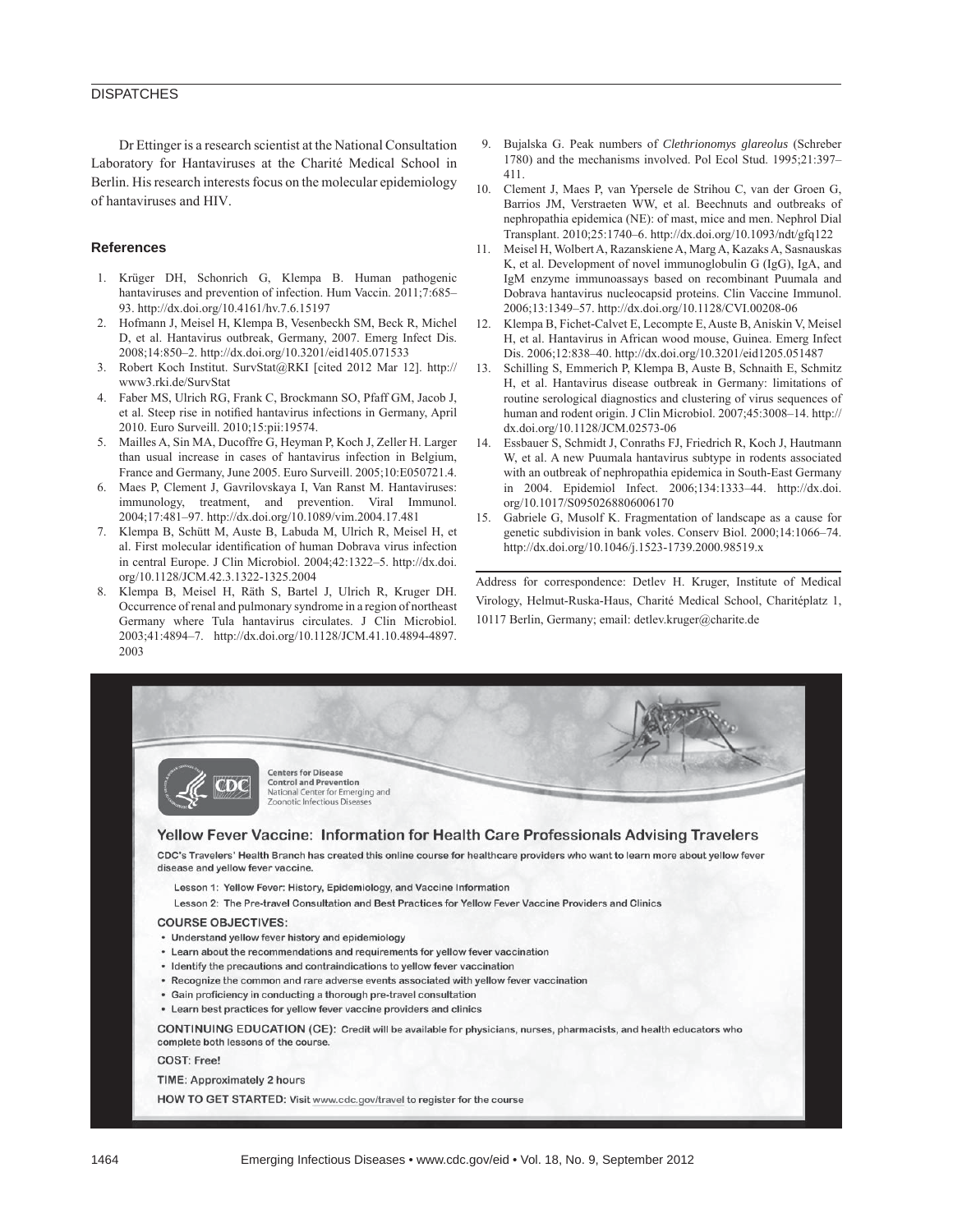# Multiple Synchronous Outbreaks of Puumala Virus, Germany, 2010

### **Technical Appendix**

| Technical Appendix Table. Incidence of hantavirus disease in outbreak regions and during outbreak year (2010) and preoutbreak<br>and postoutbreak years, Germany* |      |                                |      |  |  |  |
|-------------------------------------------------------------------------------------------------------------------------------------------------------------------|------|--------------------------------|------|--|--|--|
| Outbreak region, administrative                                                                                                                                   |      | Mean incidence/100,000 persons |      |  |  |  |
| district                                                                                                                                                          | 2009 | 2010                           | 2011 |  |  |  |
| Germany, NA                                                                                                                                                       | 0.22 | 2.47                           | 0.37 |  |  |  |
| Swabian Jura                                                                                                                                                      |      |                                |      |  |  |  |
| Alb-Donau-Kreis                                                                                                                                                   | 2.11 | 21.62                          | 2.64 |  |  |  |
| Boeblingen                                                                                                                                                        | 1.61 | 26.12                          | 0.27 |  |  |  |
| Donau-Ries                                                                                                                                                        | 2.32 | 10.90                          | 1.55 |  |  |  |
| Enzkreis                                                                                                                                                          | 2.57 | 21.66                          | 2.58 |  |  |  |
|                                                                                                                                                                   | 0.58 | 11.46                          | 2.72 |  |  |  |
| Esslingen                                                                                                                                                         |      |                                |      |  |  |  |
| Goeppingen                                                                                                                                                        | 4.73 | 18.61                          | 6.34 |  |  |  |
| Heidenheim                                                                                                                                                        | 3.03 | 16.78                          | 3.81 |  |  |  |
| Ludwigsburg                                                                                                                                                       | 0.19 | 7.92                           | 0.19 |  |  |  |
| Pforzheim                                                                                                                                                         | 0.00 | 15.03                          | 0.83 |  |  |  |
| Rems-Murr-Kreis                                                                                                                                                   | 0.24 | 2.41                           | 0.72 |  |  |  |
| Reutlingen                                                                                                                                                        | 2.49 | 40.22                          | 3.92 |  |  |  |
| Sigmaringen                                                                                                                                                       | 1.53 | 18.43                          | 5.38 |  |  |  |
| Stuttgart                                                                                                                                                         | 1.66 | 27.37                          | 1.48 |  |  |  |
| Tübingen                                                                                                                                                          | 1.36 | 11.75                          | 1.36 |  |  |  |
| Zollernalbkreis                                                                                                                                                   | 1.06 | 10.09                          | 2.12 |  |  |  |
| <b>Bavarian Forest</b>                                                                                                                                            |      |                                |      |  |  |  |
| Cham                                                                                                                                                              | 0.00 | 0.78                           | 0.00 |  |  |  |
| Deggendorf                                                                                                                                                        | 0.86 | 14.53                          | 2.56 |  |  |  |
| Freyung-Grafenau                                                                                                                                                  | 3.76 | 52.97                          | 6.31 |  |  |  |
| Passau                                                                                                                                                            | 0.00 | 4.80                           | 1.07 |  |  |  |
| Regen                                                                                                                                                             | 1.26 | 8.87                           | 3.80 |  |  |  |
| Spessart                                                                                                                                                          |      |                                |      |  |  |  |
| Aschaffenburg (rural)                                                                                                                                             | 0.58 | 31.85                          | 2.32 |  |  |  |
| Aschaffenburg (urban)                                                                                                                                             | 0.00 | 14.56                          | 1.46 |  |  |  |
|                                                                                                                                                                   |      |                                |      |  |  |  |
| Bad Kissingen                                                                                                                                                     | 0.95 | 34.52                          | 1.92 |  |  |  |
| Main Spessart                                                                                                                                                     | 1.55 | 80.62                          | 4.70 |  |  |  |
| Main Tauber                                                                                                                                                       | 0.75 | 9.00                           | 0.75 |  |  |  |
| Miltenberg                                                                                                                                                        | 0.77 | 28.05                          | 0.00 |  |  |  |
| Neckar-Odenwald-Kreis                                                                                                                                             | 2.03 | 23.13                          | 1.36 |  |  |  |
| Rhön-Grabfeld                                                                                                                                                     | 0.00 | 13.27                          | 1.21 |  |  |  |
| Schweinfurt                                                                                                                                                       | 0.00 | 4.42                           | 0.00 |  |  |  |
| Schweinfurt                                                                                                                                                       | 0.00 | 1.87                           | 0.00 |  |  |  |
| Wuerzburg (rural)                                                                                                                                                 | 2.50 | 20.65                          | 2.50 |  |  |  |
| Wuerzburg (urban)                                                                                                                                                 | 0.75 | 10.46                          | 3.74 |  |  |  |
| North East Hesse                                                                                                                                                  |      |                                |      |  |  |  |
| Fulda                                                                                                                                                             | 0.00 | 16.11                          | 0.00 |  |  |  |
| Hersfeld-Rotenburg                                                                                                                                                | 0.00 | 9.82                           | 1.64 |  |  |  |
| Schwalm-Eder-Kreis                                                                                                                                                | 0.54 | 6.57                           | 1.10 |  |  |  |
| Vogelsberkreis                                                                                                                                                    | 0.90 | 9.14                           | 0.91 |  |  |  |
| Werra-Meißner-Kreis                                                                                                                                               | 0.00 | 3.86                           | 0.00 |  |  |  |
| <b>Teutoburg Forest</b>                                                                                                                                           |      |                                |      |  |  |  |
| Bielefeld                                                                                                                                                         | 0.31 | 0.62                           | 0.00 |  |  |  |
| Guetersloh                                                                                                                                                        | 0.28 | 0.57                           | 0.00 |  |  |  |
|                                                                                                                                                                   |      |                                |      |  |  |  |
| Lippe                                                                                                                                                             | 0.00 | 2.56<br>7.31                   | 0.28 |  |  |  |
| Osnabrueck (rural)                                                                                                                                                | 1.83 |                                | 0.00 |  |  |  |
| Osnabrueck (urban)                                                                                                                                                | 1.40 | 21.62                          | 1.40 |  |  |  |
| Paderborn                                                                                                                                                         | 1.00 | 1.00                           | 0.67 |  |  |  |
| Munsterland                                                                                                                                                       |      |                                |      |  |  |  |
| Borken                                                                                                                                                            | 1.35 | 3.25                           | 2.43 |  |  |  |
| Coesfeld                                                                                                                                                          | 1.36 | 6.37                           | 1.82 |  |  |  |
| Muenster                                                                                                                                                          | 1.09 | 5.72                           | 1.43 |  |  |  |